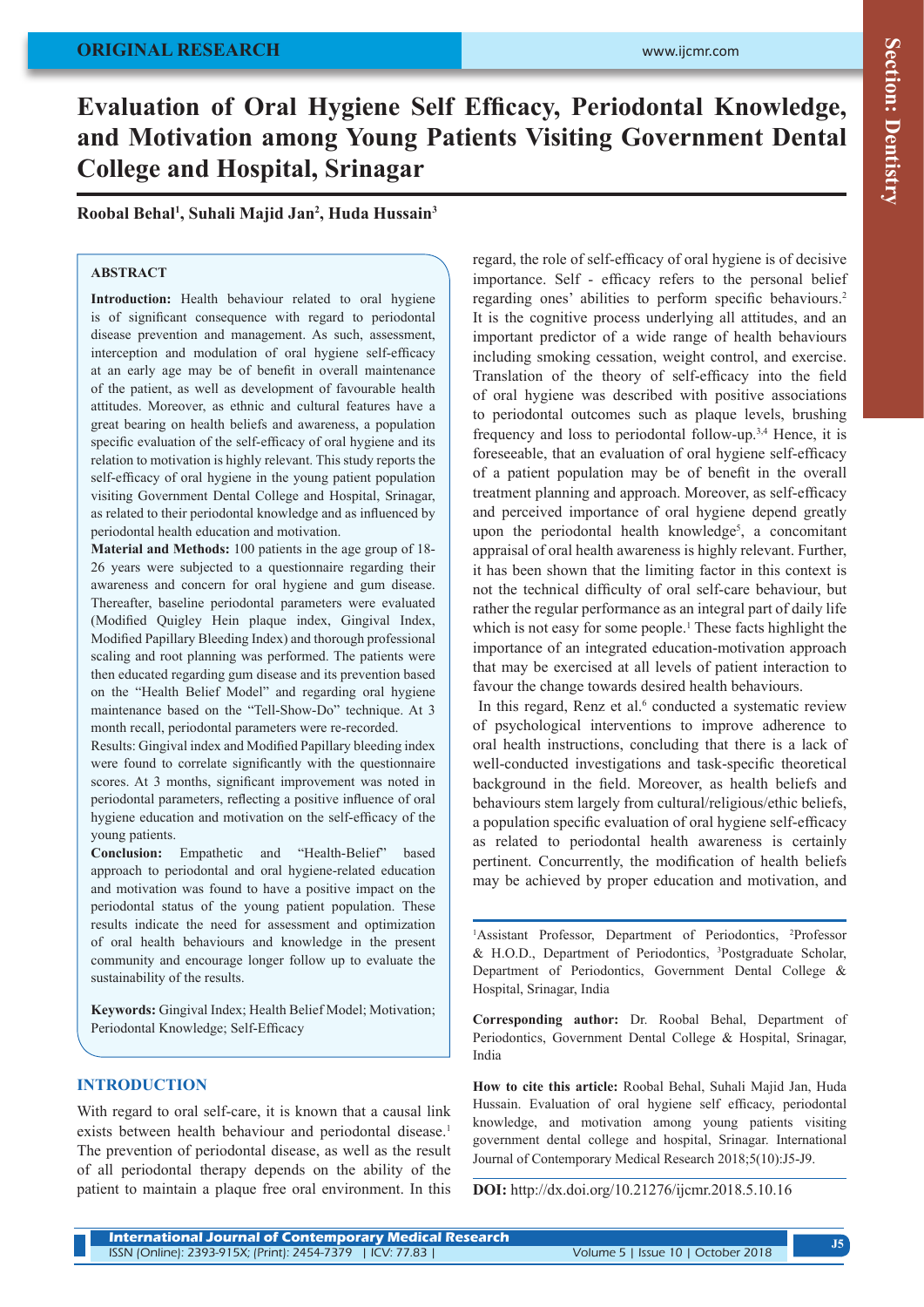the resultant effect on self-efficacy may be reflected by evaluation of periodontal outcome measures. Furthermore, it is foreseeable that such assessment and intervention will be more prudent if undertaken at an early age, as empowering and motivating the young budding community, with proper emphasis on health education with individual oral health plan, may definitely prevent many of the oral diseases.<sup>6,7</sup>

With this background, the present study was designed with the aim to assess the periodontal knowledge and selfefficacy of oral hygiene in relation to positive motivation and reinforcement as reflected by clinical periodontal status, in young patients visiting Government Dental College and Hospital, Srinagar.

## **MATERIALS AND METHODS**

A total of 100 young adult patients visiting Out Patient Department, Dept. of Periodontology, Government Dental College and Hospital, Srinagar were selected after fulfilling the inclusion criteria and giving informed and written consent.

#### **Inclusion Criteria**

- Age group 18-26 years
- Systemically healthy
- Physically and mentally capable to perform tooth brushing and interdental cleaning.

#### **Exclusion Criteria**

- Patients who have undergone any active systematic periodontal treatment in past six months
- Any systemic disease, pregnant or lactating women
- History of any drug intake within last six months which may exert its effects on gingival health and bleeding

#### **Methodology**

The study design and protocol was approved by the institutional ethical committee. Each selected patient was given a pre-validated questionnaire to fill based on the oral hygiene related knowledge.<sup>5</sup> The answered questionnaires were returned back to the investigator in a closed envelope. Now the selected baseline indices were measured. Basic professional tooth cleaning was done in all the participants. They were given a complete standardized motivation about oral hygiene by the trained dental professionals. The patients were then recalled after 3 months. During the second visit, again the selected indices and the final oral hygiene outcome was measured and correlated with the patient's questionnaire knowledge.

### **Questionnaires**

Questions were framed and modified from the subscales by Balasuppramanium et  $a^{15}$ , and Woelber et al.<sup>8</sup> All the questions were framed in the English/Urdu language, for better understanding and rapport with the study population. For the assessment of task specific self-efficacy, knowledge on certain oral inflammatory conditions, oral hygiene planning questions were framed mainly under three main categories:

Category 1: Self-efficacy of oral hygiene practice. Included questions on perceived self-efficacy of brushing & interdental cleaning, knowledge on plaque and method of tooth brushing.

- Category 2: Analysis of knowledge on gingival changes. Included questions on knowledge of visible changes in gingival health (color, contour, consistency, and size of gingiva),symptoms of halitosis.
- Category 3: Knowledge on gingival bleeding. Included questions on bleeding gums and provoking factors and measures taken by patients to overcome it.

Patients rated their confidence on to a 3‑point Likert scale. The most appropriate answer was scored as 3 and the least one scored as 1. Each patient was given 10 min time for completing the questionnaire [Figure 1]. The filled out questionnaires were returned back in a closed envelope and given to the investigator.

#### **Oral hygiene indices**

Patient's dental plaque levels were evaluated using Modified Quigley Hein Plaque Index  $(mQHP)^9$  with a disclosing solution of Erythrosine dye. Gingival inflammation was determined using gingival Index (GI)<sup>10</sup> at four sites. Modified Papillary Bleeding Index (mPBI)<sup>11</sup> was used to determine the gingival bleeding at four different sites.

All the three indices were assessed by a single investigator who was trained and evaluated for accuracy and reliability until the reproducibility was over 90%.<sup>12</sup>

#### **Motivation and reinforcement of the patient**

After the measurement of oral hygiene indices, professional scaling and root planing was delivered to each patient by a trained dental professional. Factual education and rapport were made by face-to-face training on proper oral hygiene measures and maintenance, along with practical training to improve motor skills by using the "Tell-Show-Do" approach. Motivation was done based on "Health Belief Model" which includes the identification of susceptible patients under oral disease, understanding the asymptomatic nature of disease, its severity and negative outcomes along with behavioural changes for the prevention and control of disease.

Participants were educated on proper duration, frequency, and method of tooth brushing on models and repeated on their teeth using mirrors. A detailed explanation on the usage of interdental aids, mouthwashes, and tongue scrappers was clearly explained and provided to the participants by the trainer. The areas more prone to plaque accumulation, clinical characteristics of gingiva in inflamed region, and frequency of recall visits were clearly explained. They were highly motivated to improve their self-efficacy in implementing oral hygiene practices. Later, all the patients were motivated once through a telephone call.

Reinforcement was done by encouraging the patients after they performed their oral hygiene routine. Emphasis was made on the importance of maintenance program scheduled after 3 months.

## **STATISTICAL ANALYSIS**

Statistical analysis was done using SPSS software (SPSS Statistics for Windows, Version 22.0). The questionnaire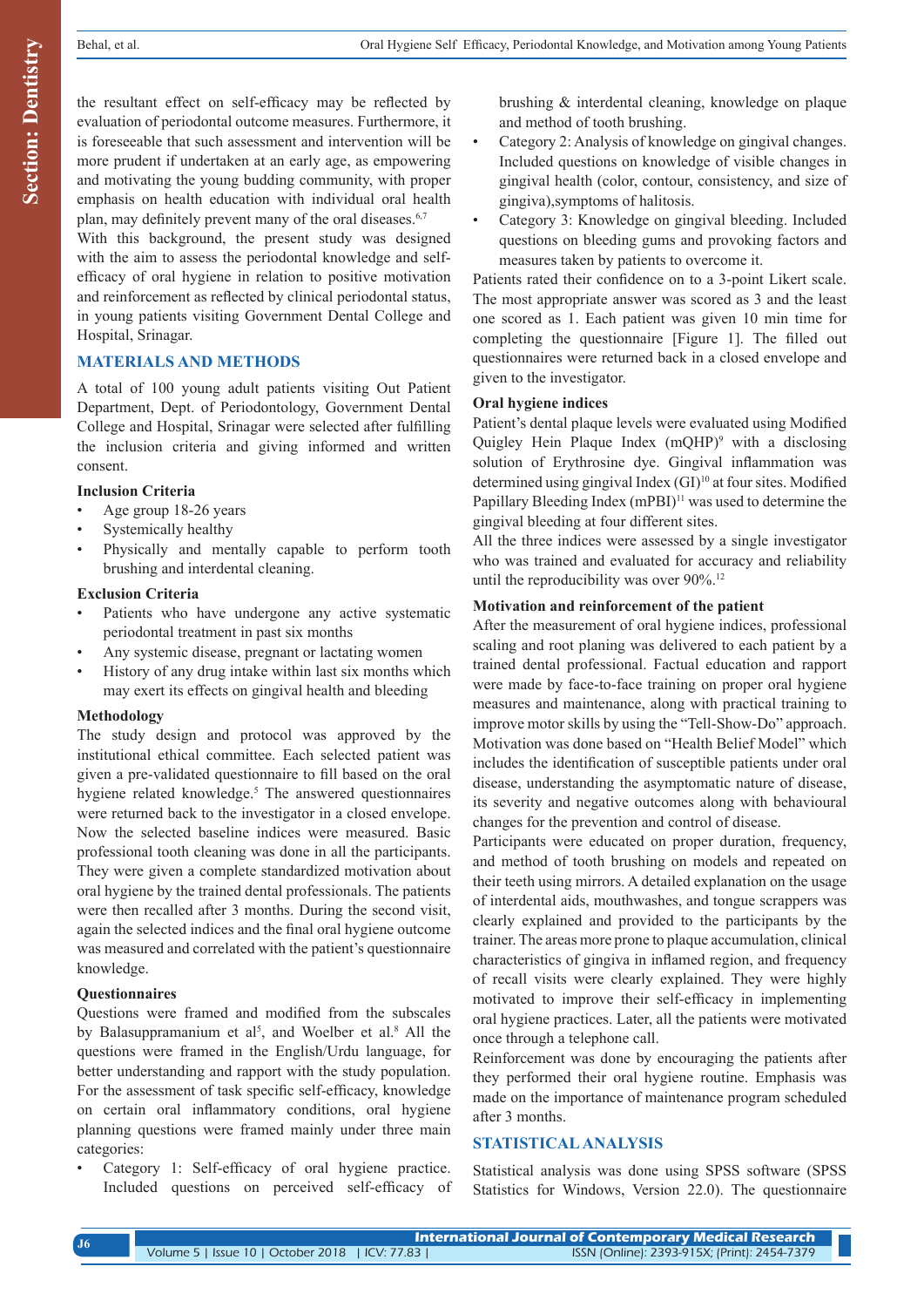**OUESTIONNAIRE PROFORMA** Name-1. Mention your daily oral hygiene practice

a. Tooth brushing b. Tooth brushing and dental flossing

Age/Sex-

c. Tooth brushing, dental flossing with mouth rinses

2. How many times do you brush daily?

4. Do you feel bad breath?

a. Once a day, but not regularly b. Once a day, regularly c. Twice a day regularly

3. Do you feel any deposits in your teeth even after tooth brushing?

a. Yes, often b. Only after taking foods c. Not at all

a. Yes, always b. Yes, but only after taking foods c. Never

5. How often do you change your tooth brush?

a. I never use tooth brush b. No specific time limit c. Once in three months

6. Do you find any redness or colour changes in your gums?

a. Yes, all over my gums b. Yes, in specific areas of my gums c. No changes

7. Do you find any swelling or glossiness in your gums?

a. Yes, all over my gums b. Yes, in specific areas of my gums c. No changes

8. Do you have any pain in gums?

a. Yes pains without any provocation b. Yes, pains sometimes c. No pain **Figure-1:** Questionnaire format



**Figure-2:** Changes in modified Quigley Hein plaque index scores, gingival index scores, and modified papillary bleeding index scores at baseline and during follow‑up after 6 months

results were correlated with the clinical score. Pearson correlation was used to find the correlation between questionnaire score and the clinical index score. Wilcoxon signed-ranks test was used to compare the differences in index scores at baseline and follow‑up.

#### **RESULTS**

A total of 100 patients completed the study (47 males and 53 females) aged between 18-26 years. Majority of the patients belonged to the upper middle class, had graduate level education, and were unemployed (Table 1).

Table 2 shows the correlation between questionnaire data and periodontal parameters at baseline. Modified Quigley Hein Plaque index was found to correlate positively, albeit with a lower correlation and a non-significant *P*-value. Conversely, gingival index was found to correlative strongly with the questionnaire scores, with a significant *P* value. Similarly, a significant *P*-value was also obtained for Modified papillary

| 9. Do you find any lowering of gums?                       |                              |                                               |               |
|------------------------------------------------------------|------------------------------|-----------------------------------------------|---------------|
| a. Yes, in many teeth                                      | b. Yes, in some teeth only   |                                               | c. Not at all |
| 10. Do you feel sensitivity in any teeth?                  |                              |                                               |               |
| a. Yes, more often                                         | b. Yes, at times             |                                               | c. Never      |
| 11. Have you ever noticed bleeding in your gums?           |                              |                                               |               |
| a. Yes, more often                                         | b. Yes, but only at times    |                                               | c. Never      |
| 12. Do you find bleeding in your gums after brushing?      |                              |                                               |               |
| a. Yes, always after brushing b. Yes, but only at times    |                              |                                               | c. Never      |
| 13. How long did you find bleeding in your gums?           |                              |                                               |               |
| a. More than a week                                        | b. Just after a sharp injury |                                               | c. Not at all |
| 14. How often do you find bleeding in your gums?           |                              |                                               |               |
| a. Bleeding from gums spontaneously<br>chewing or brushing |                              | b. Bleeding from gums after<br>c. No bleeding |               |
| 15. What measures have you taken to control bleeding gums? |                              |                                               |               |

a. No measures b. self medication like natural remedies c. Consulted dentist

|                                                    | Male      | Female               | <b>Total</b>     |  |  |
|----------------------------------------------------|-----------|----------------------|------------------|--|--|
|                                                    | $(\%)$    | $(\%)$               | $(\%)$           |  |  |
| Education                                          |           |                      |                  |  |  |
| Uneducated                                         | 5(10.6)   | 6(11.3)              | 11(11)           |  |  |
| Primary school                                     | 10(21.2)  | 8(15.1)              | 18(18)           |  |  |
| High school                                        | 21(44.6)  | 24(45.2)             | 45(45)           |  |  |
| Graduate                                           | 11(23.4)  | 15(28.3)             | 26(26)           |  |  |
| Total                                              | 47 (100)  | 53(100)              | 100(100)         |  |  |
| Occupation                                         |           |                      |                  |  |  |
| Unemployed                                         | 14(25.4)  | 10(22.2)             | 24(8)            |  |  |
| Unskilled worker                                   | 18(32.7)  | 2(4.4)               | 20(20)           |  |  |
| Skilled worker                                     | 13((23.6) | 20(44.4)<br>13(28.8) | 33(33)<br>23(23) |  |  |
| Professional                                       | 10(18.1)  |                      |                  |  |  |
| Total                                              | 55 (100)  | 45(100)              | 100(100)         |  |  |
| Socio-economic status                              |           |                      |                  |  |  |
| Lower class                                        | 8(15.1)   | 7(14.8)              | 15(15)           |  |  |
| Lower middle class                                 | 18(33.9)  | 10(21.2)             | 28(28)           |  |  |
| Upper middle class                                 | 15(28.3)  | 17(36.1)             | 32(32)           |  |  |
| Upper class                                        | 12(22.6)  | 13(27.6)             | 25(25)           |  |  |
| Total                                              | 53(100)   | 47(100)              | (100)            |  |  |
| Table-1: Socio-demographic details of the patients |           |                      |                  |  |  |

| <b>Index</b>                                               | n   | <b>Correlation score</b> | P-value  |  |  |  |
|------------------------------------------------------------|-----|--------------------------|----------|--|--|--|
| mQH Plaque Index                                           | 100 | 0.128                    | 0.212    |  |  |  |
| GI                                                         | 100 | 0.210                    | $0.030*$ |  |  |  |
| $m$ PBI                                                    | 100 | 0.204                    | $0.041*$ |  |  |  |
| Table-2: Correlation between questionnaire score and Modi- |     |                          |          |  |  |  |
| fied Quigley Hein plaque index score (mQH), gingival index |     |                          |          |  |  |  |
| score (GI), and modified papillary bleeding index (mPBI)   |     |                          |          |  |  |  |
| score. (* Significance at $p<0.05$ )                       |     |                          |          |  |  |  |

bleeding index, with a higher correlation.

The changes in periodontal parameters between baseline and 3 months are reflected in figure 1. A considerable significant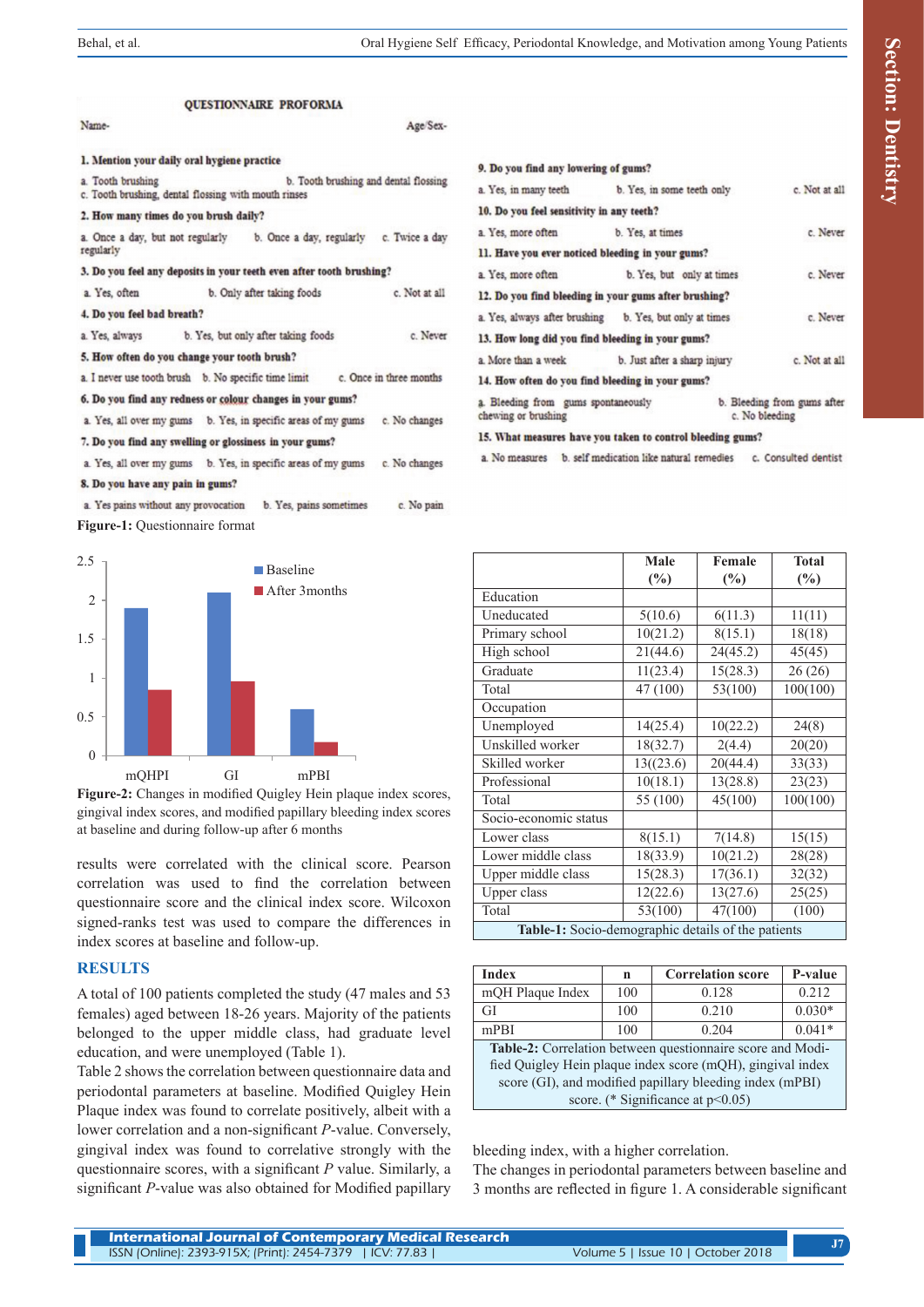decrease ( $P < 0.001$ ) (Wilcoxon signed-ranks test) was noted for all the three indices after patient education and motivation.

## **DISCUSSION**

The present study evaluated the self-efficacy of oral hygiene and its relation to periodontal knowledge and motivation in the young population visiting Government Dental College and Hospital Srinagar. As this institution is the central reference institute of the state, patients visiting the hospital were considered to be representative of the general population. To the best of our knowledge, this is the first such report for the present community.

Upon correlation of the baseline plaque parameters with gingival health related knowledge, non-significant relation was observed (Table 2). Apparently, patients were unable to 'feel' unclean tooth surfaces. On the contrary, significant correlation was found for gingival and bleeding indices, which reflects the relative awareness among the present population regarding gum discomfort/bleeding. Balasubramanium et al<sup>5</sup> reported a similar study in which significance was observed only for bleeding index and not for plaque or gingival index, which shows the tendency for patients in developing countries to seek professional dental care only on the onset of obvious discomfort. This highlights the importance of imparting periodontal health education to the general population, in order to increase their awareness and sensitivity regarding gum health.

Concurrently, changes in self-efficiency after education and motivation based on the health belief model reflected in terms of changes in periodontal parameters at 3 month evaluation. It was found that periodontal health (GI and mPBI) had significantly improved as was the self-efficacy of plaque removal (mQHPI) (Fig 2). The Health Belief Model is a framework for motivating people to take positive health actions that uses the desire to avoid a negative health consequence as the prime motivation.13 By demonstrating patients the esthetic and functional disfigurement resulting from periodontal disease, it was possible to motivate the present population to perform regular and conscious plaque control. Similar results were reported for the rural Tamil population by Balasubramium et al.<sup>5</sup> These findings validate the use of the HBM for preventive education of a patient population primarily motivated to seek treatment in the face of acute disease.

Health beliefs, reinforcement of health behavior and training learnt in young adult lifehood are deeply ingrained in the minds of the society, and quite resistant to change. As an important finding of this study was short-term improvement in oral hygiene practices after health belief based motivation, this indicates the proper knowledge enforcement of the young patients. Though the results reported herein are short term, the positive effect of periodontal health is encouraging and indicates the feasibility for a longer follow up. Regular follow‑ups and constant communication with the study group may yield better and sustainable results. Pertinently, Albandar et al.14 made a similar program educating oral health and found reduction of plaque and gingival inflammation in adolescents on a long‑term basis.

In the light of the factors effecting patient compliance of the present study population, it was found that education, baseline oral health awareness, and treatment satisfaction had a major impact on compliance of patients to hygiene instructions and recall appointments.<sup>15</sup> Integrating these findings with those of the present study, practical guidelines and recommendations can be formulated to ensure population-specific education and motivation programs, preferably aimed at a younger, more receptive and 'mouldable' population.

## **CONCLUSION**

Within the limits of this short term study, the following conclusions can be made:

- Periodontal health awareness is scarce in the present study population and needs to be optimized by vigorous and enthusiastic health education.
- The health belief model may be used as an effective oral hygiene motivational tool for in developing societies.
- The young patient population responds favourably to periodontal health education and oral hygiene motivation, and hence may be preferably targeted for preventive and interceptive health counselling.

### **REFERENCES**

- 1. Zhou G, Sun C, Knoll N, Hamilton K, Schwarzer R. Self-efficacy, planning and action control in an oral self-care intervention. Health Education Research. 2015;30:671-81.
- 2. Bandura A. Health promotion by social cognitive means. Health Educ Behav 2004;31:143‑64.
- 3. Syrjala, A. M., Kneckt, M. C. & Knuuttila, M. L. Dental self-efficacy as a determinant to oral health behaviour, oral hygiene and HbA1c level among diabetic patients. Journal of Clinical Periodontology 1999;26:616–621.
- 4. Kakudate, N., Morita, M., Yamazaki, S., Fukuhara, S., Sugai, M., Nagayama, M., Kawanami, M. & Chiba, I. Association between self-efficacy and loss to follow-up in long-term periodontal treatment. Journal of Clinical Periodontology 2010;37:276–282.
- 5. Balasuppramaniem M, Sundaram E, Gainneos RD, Karunamoorthy V, Panneerselvan VE, Thiruppathi P. Evaluation of oral hygiene self-efficacy, knowledge, and motivation among young adults of rural-based tamilian population: A prospective cohort study. J Indian Soc Periodontol 2017;21:55-9.
- 6. Renz, A., Ide, M., Newton, T., Robinson, P. G. & Smith, D. Psychological interventions to improve adherence to oral hygiene instructions in adults with periodontal diseases. The Cochrane Database of Systematic Reviews Issue 2. 2007
- 7. Schüz B, Sniehotta FF, Wiedemann A, Seemann R. Adherence to a daily flossing regimen in university students: Effects of planning when, where, how and what to do in the face of barriers. J Clin Periodontol 2006;33:612-9.
- 8. Woelber JP, Bienas H, Fabry G, Silbernagel W, Giesler M, Tennert C, et al. Oral hygiene related self efficacy as a predictor of oral hygiene behaviour: A prospective